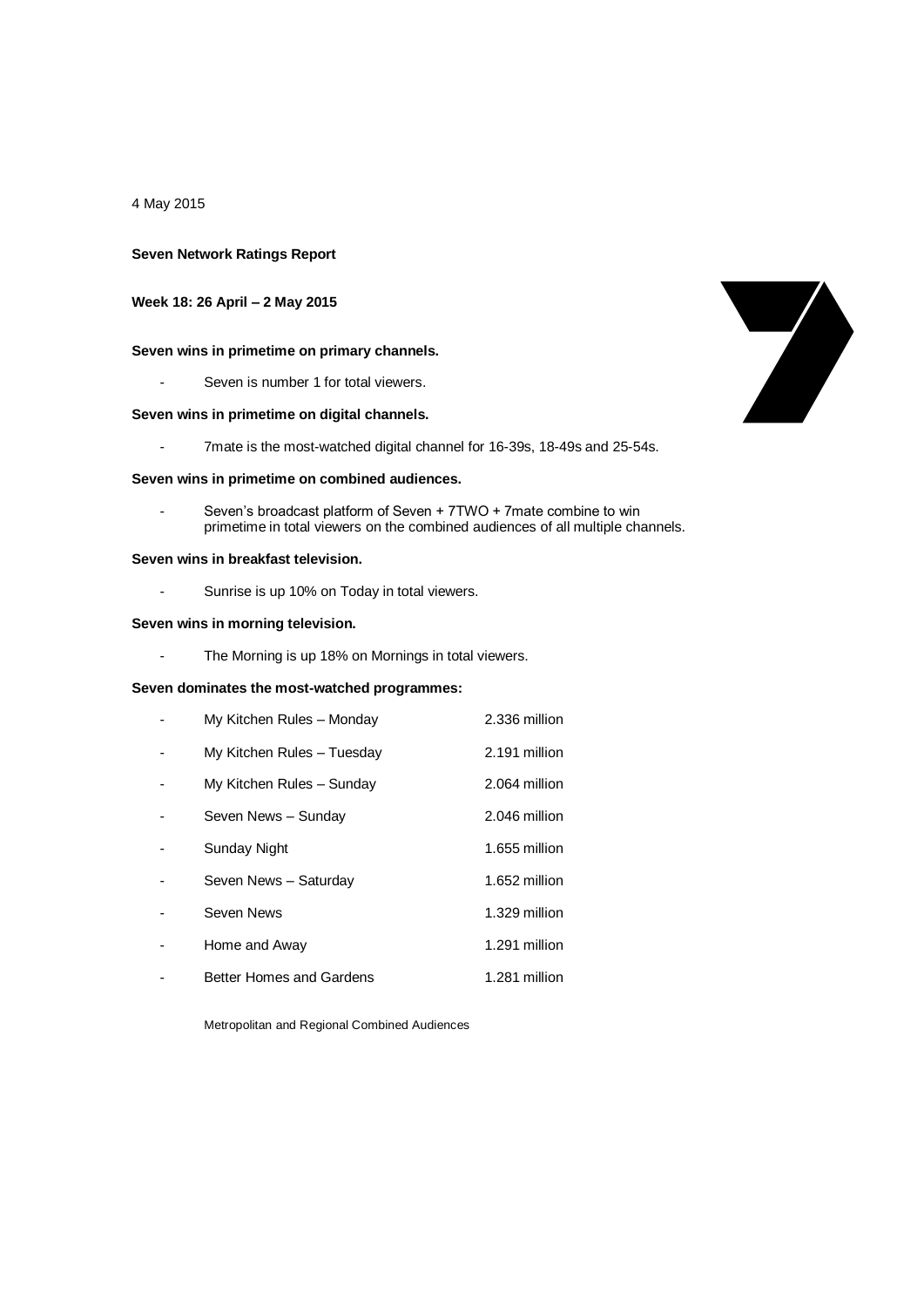#### **Seven deliver across the week.**

- AFL on Seven: Sunday Afternoon Football dominates in total viewers, 16-39s, 18-49s and 25-54s across its broadcast markets on Seven.
- My Kitchen Rules peaks at 1.735 million and wins across its broadcast timeslot.
- Sunday Night wins across its broadcast timeslot, and ranks in Sunday's top ten most-watched programmes for total viewers, 16-39s, 18-49s and 25-54s.
- My Kitchen Rules peaks at 1.931 million and is Monday's number one most-watched programme for total viewers, 16-39s, 18-49s and 25-54s.
- Revenge wins in 16-39s and ranks in Monday's top ten most-watched programmes for 16-39s and 18-49s.
- My Kitchen Rules peaks at 1.799 million and is Tuesday's number one most-watched programme for total viewers, 16-39s, 18-49s and 25-54s.
- Ramsay's Kitchen Nightmares wins in total viewers, 16-39s, 18-49s and 25-54s.
- Better Homes and Gardens wins in total viewers, 16-39s, 18-49s and 25-54s.
- AFL on Seven: Friday Night Football dominates in total viewers, 16-39s, 18-49s and 25-54s across its broadcast markets on Seven.
- Friday Night At The Movies: Pitch Perfect dominates in 16-39s, 18-49s and 25-54s across its broadcast markets on Seven.
- AFL on Seven: Saturday Night Football dominates in total viewers, 16-39s, 18-49s and 25-54s across its broadcast markets on Seven.
- Saturday Night At The Movies: Pitch Perfect dominates in 16-39s, 18-49s and 25-54s across its broadcast markets on Seven.
- Saturday Night At The Movies: After Earth dominates in 16-39s, 18-49s and 25-54s across its broadcast markets on Seven.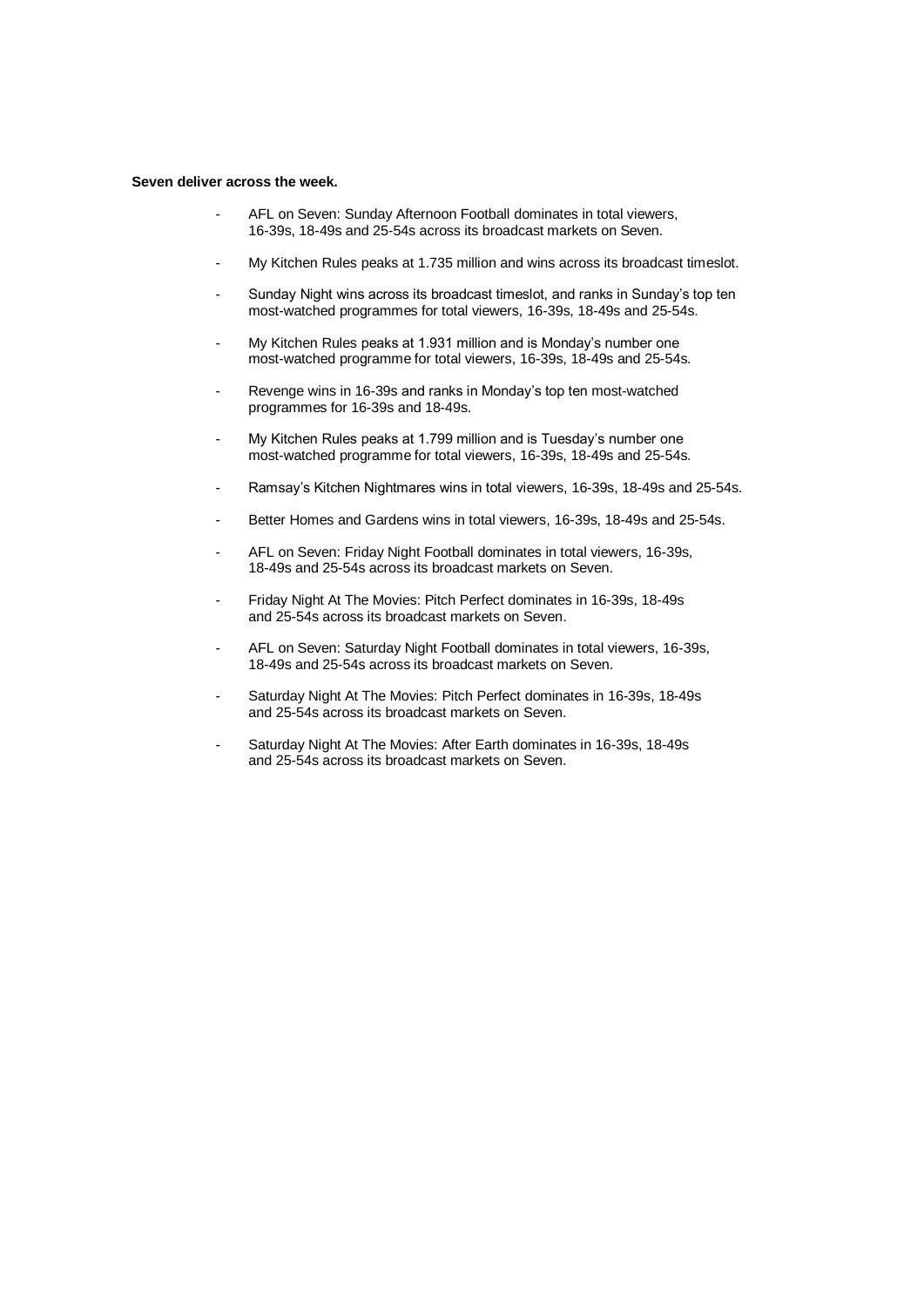# **Primetime audience demographics for primary channels**

| 6:00pm-midnight Week 18, 2015 |       |       |       |            |            |
|-------------------------------|-------|-------|-------|------------|------------|
| <b>Audience shares</b>        | Seven | Nine  | Ten   | <b>ABC</b> | <b>SBS</b> |
| All People                    | 22.7% | 20.7% | 10.6% | 13.1%      | 4.9%       |
| 16-39s                        | 23.7% | 23.8% | 12.5% | 5.6%       | 3.2%       |
| 18-49s                        | 23.2% | 23.6% | 12.7% | 6.4%       | 3.8%       |
| $25 - 54s$                    | 23.0% | 23.9% | 12.5% | 7.3%       | 4.1%       |

# **Primetime audience demographics for digital channels**

| 6:00pm-midnight Week 18, 2015 |         |            |        |            |  |
|-------------------------------|---------|------------|--------|------------|--|
| <b>Audience shares</b>        | Total   | $16 - 39s$ | 18-49s | $25 - 54s$ |  |
| 7TWO                          | 4.4%    | 1.3%       | 1.6%   | 1.9%       |  |
| 7 <sub>mate</sub>             | 4.6%    | 7.0%       | 6.8%   | 6.2%       |  |
| GO!                           | 4.5%    | 5.9%       | 5.4%   | 5.0%       |  |
| Gem                           | 3.1%    | 2.9%       | 2.7%   | 2.8%       |  |
| One:                          | 2.9%    | 3.0%       | 3.5%   | 3.5%       |  |
| Eleven                        | 2.6%    | 4.3%       | 3.9%   | 3.7%       |  |
| ABC <sub>2</sub> :            | 2.6%    | 3.5%       | 3.0%   | 2.8%       |  |
| ABC3                          | 0.5%    | 0.4%       | 0.4%   | 0.4%       |  |
| ABC News 24                   | 1.3%    | 1.0%       | 1.3%   | 1.3%       |  |
| SBS <sub>2</sub>              | 1.2%    | 1.8%       | 1.5%   | 1.5%       |  |
| <b>NITV</b>                   | $0.2\%$ | 0.1%       | 0.1%   | 0.1%       |  |

# **Primetime audience demographics for combined audiences of all channels**.

| 6:00pm-midnight Week 18, 2015 |          |       |       |            |            |
|-------------------------------|----------|-------|-------|------------|------------|
| <b>Audience shares</b>        | Seven    | Nine  | Ten   | <b>ABC</b> | <b>SBS</b> |
| All People                    | 31.7%    | 28.2% | 16.2% | 17.6%      | 6.3%       |
| 16-39s                        | 32.1%    | 32.6% | 19.8% | 10.5%      | 5.1%       |
| 18-49s                        | 31.6%    | 31.7% | 20.1% | 11.1%      | 5.5%       |
| $25 - 54s$                    | $31.1\%$ | 31.7% | 19.7% | 11.7%      | 5.8%       |

FTA Channels and Total TV

Copyright Oztam Data: Consolidated (Live + As Live + TSV) and Overnight (Live + As Live).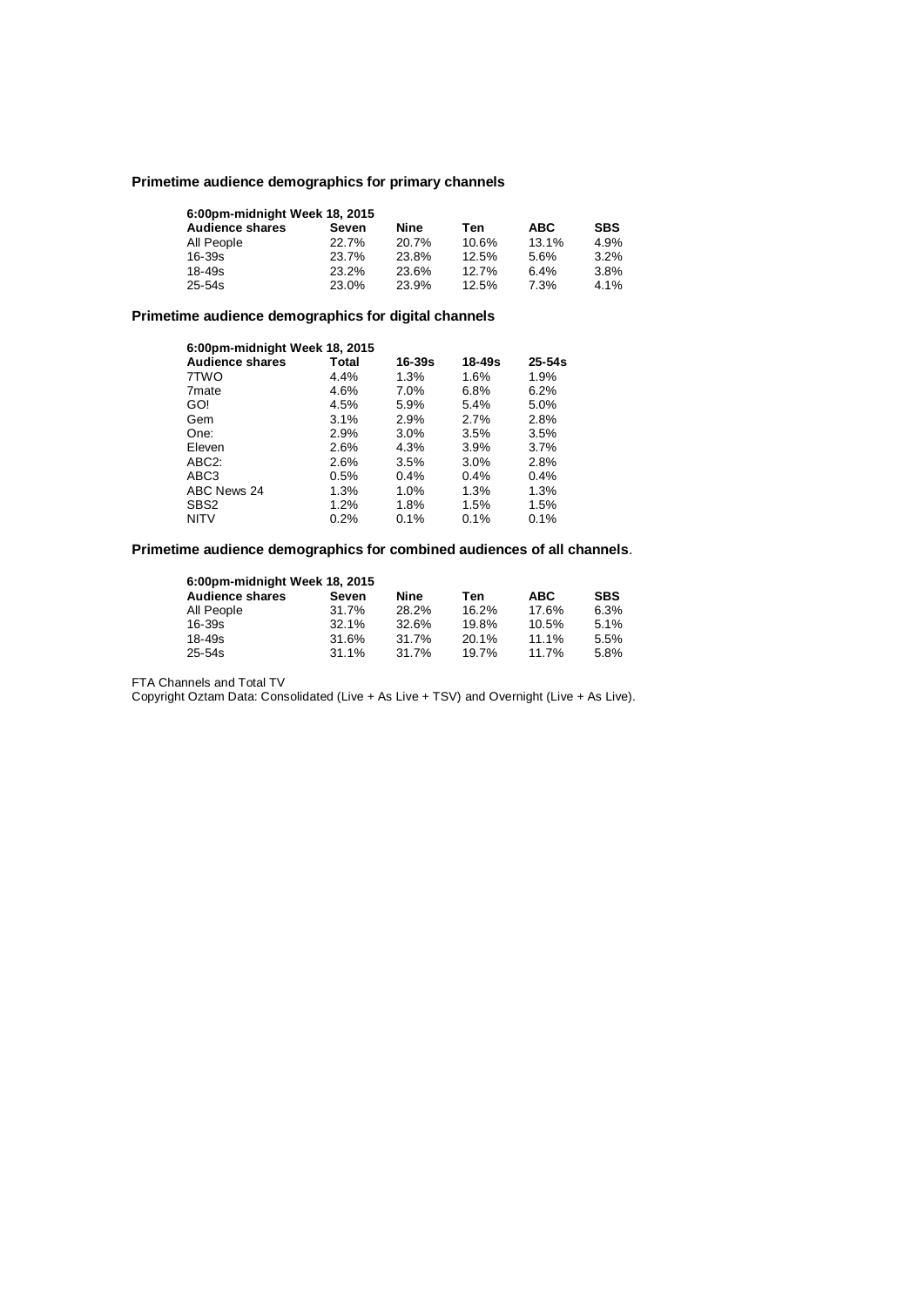## **Primetime Programming Analysis**

### **Sunday**

- Seven wins in news.
- Seven wins in primetime on primary channels.
	- Seven is number 1 for total viewers.
	- Seven is up 7% on Nine and up 170% on Ten in total viewers.
	- Seven is up 118% on Ten in 16-39s. Seven is up 128% on Ten in 18-49s. Seven is up 136% on Ten in 25-54s.
- Seven wins in primetime on digital channels.
	- 7mate is the most-watched digital channel for total viewers, 16-39s, 18-49s and 25-54s.
- Seven wins in primetime on combined audiences.
	- Seven + 7TWO + 7mate is number one for total viewers, 16-39s, 18-49s and 25-54s on the combined audiences of all channels.
	- Seven (Seven  $+ 7TWO + 7m$ ate) is up 14% on Nine (Nine  $+ Go + Gem$ ) and up 154% on Ten (Ten + One + Eleven) in total viewers.
	- Seven is up 3% on Nine and up 111% on Ten in 16-39s. Seven is up 2% on Nine and up 116% on Ten in 18-49s. Seven is up 3% on Nine and up 106% on Ten in 25-54s.
- Seven wins in breakfast television. Weekend Sunrise leads Weekend Today.
- Seven scores in the most-watched programmes:

| <b>All People</b>   |    | $25 - 54s$          |    |
|---------------------|----|---------------------|----|
| My Kitchen Rules    | #2 | My Kitchen Rules    | #3 |
| Seven News          | #3 | Seven News          | #5 |
| <b>Sunday Night</b> | #6 | <b>Sunday Night</b> | #6 |
| $16 - 39s$          |    | $18 - 49s$          |    |
| My Kitchen Rules    | #3 | My Kitchen Rules    | #3 |
| Seven News          | #4 | Seven News          | #5 |
| <b>Sunday Night</b> | #7 | Sunday Night        | #7 |

- **AFL on Seven: Sunday Afternoon Football** dominates in total viewers, 16-39s, 18-49s and 25-54s across its broadcast markets on Seven.
- **Seven News** (1.363 million). Seven News wins network up 61,000 viewers on Nine News, a 5% audience advantage.
- **My Kitchen Rules** (1.417 million) peaks at 1.735 million and wins across its broadcast timeslot – 27 share in total viewers, 29 share in 16-39s, 28 share in 18-49s and 28 share in 25-54s.
- **Sunday Night** (1.060 million) wins across its broadcast timeslot, and ranks in Sunday's top ten most-watched programmes for total viewers, 16-39s, 18-49s and 25-54s.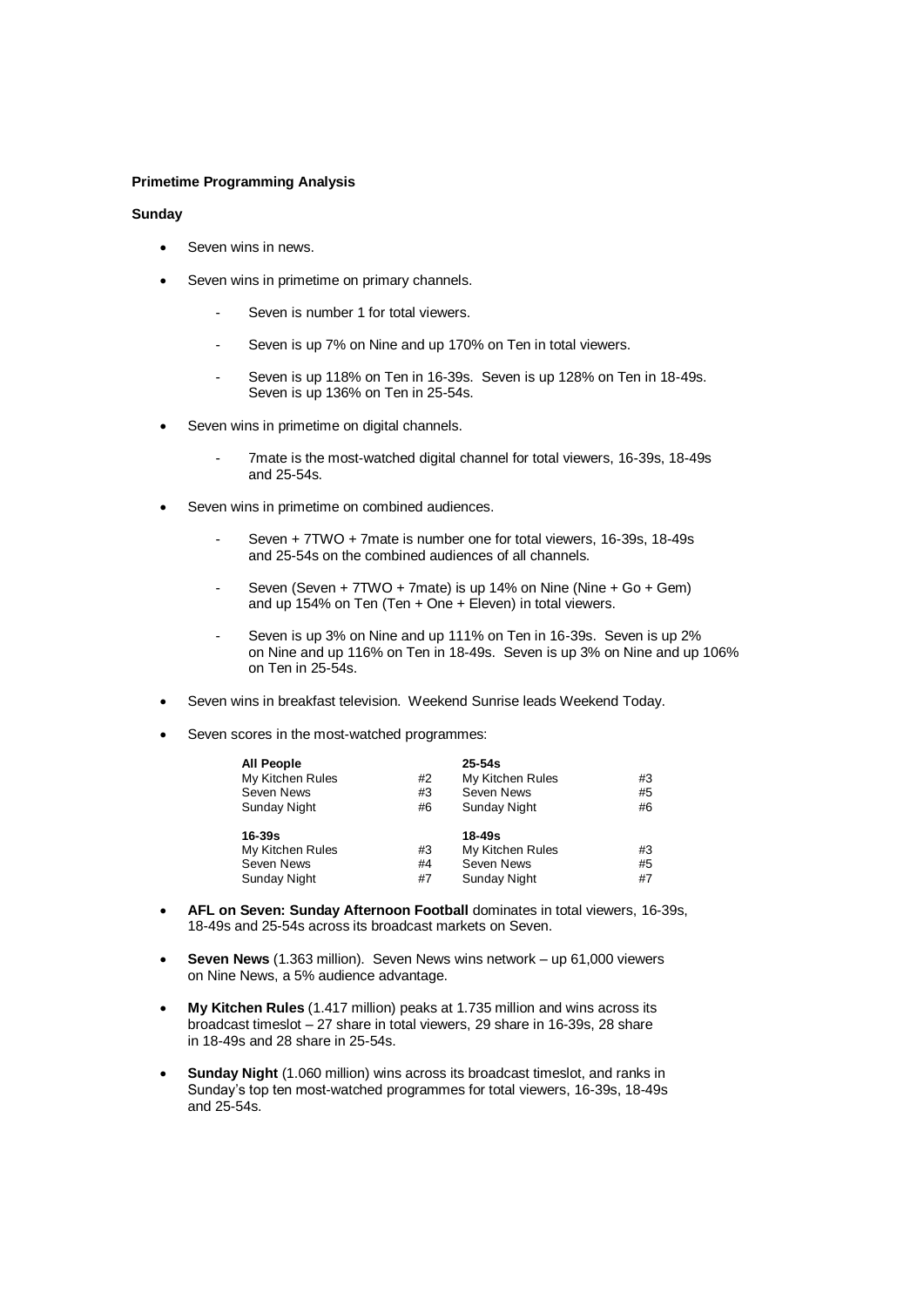## **Monday**

- Seven wins in primetime on primary channels.
	- Seven is number 1 for total viewers, 16-39s, 18-49s and 25-54s.
	- Seven is up 15% on Nine and up 146% on Ten in total viewers.
	- Seven is up 24% on Nine and up 133% on Ten in 16-39s. Seven is up 9% on Nine and up 103% on Ten in 18-49s. Seven leads Nine and is up 109% on Ten in 25-54s.
- Seven wins in primetime on digital channels.
	- 7TWO is the most-watched digital channel for total viewers.
	- 7mate is the most-watched digital channel for 16-39s, 18-49s and 25-54s.
- Seven wins in primetime on combined audiences.
	- Seven + 7TWO + 7mate is number one for total viewers, 16-39s and 18-49s on the combined audiences of all channels.
	- Seven (Seven + 7TWO + 7mate) is up 15% on Nine (Nine + Go + Gem) and up 103% on Ten (Ten + One + Eleven) in total viewers.
	- Seven is up 13% on Nine and up 70% on Ten in 16-39s. Seven is up 5% on Nine and up 57% on Ten in 18-49s. Seven is up 61% on Ten in 25-54s.
- Seven wins in breakfast television. Sunrise leads Today.
- Seven wins in morning television. The Morning Show leads Mornings.
- Seven scores in the most-watched programmes:

| <b>All People</b>          |    | $25 - 54s$                 |     |
|----------------------------|----|----------------------------|-----|
| My Kitchen Rules           | #1 | My Kitchen Rules           | #1  |
| Seven News                 | #5 | Seven News                 | #8  |
| Seven News - Today Tonight | #6 | Home and Away              | #9  |
| Home and Away              | #9 | Seven News - Today Tonight | #10 |
| $16 - 39s$                 |    | 18-49s                     |     |
| My Kitchen Rules           | #1 | My Kitchen Rules           | #1  |
| Home and Away              | #4 | Home and Away              | #8  |
| Revenge                    | #5 | Revenge                    | #9  |
|                            |    | Seven News                 | #10 |

- **Home and Away** (0.859 million) wins in 16-39s.
- **My Kitchen Rules** (1.552 million) peaks at 1.931 million and is Monday's number one most-watched programme for total viewers, 16-39s, 18-49s and 25-54s – 31 share in total viewers, 37 share in 16-39s, 33 share in 18-49s and 33 share in 25-54s.
- **Revenge** (0.649 million) wins in 16-39s and ranks in Monday's top ten most-watched programmes for 16-39s and 18-49s.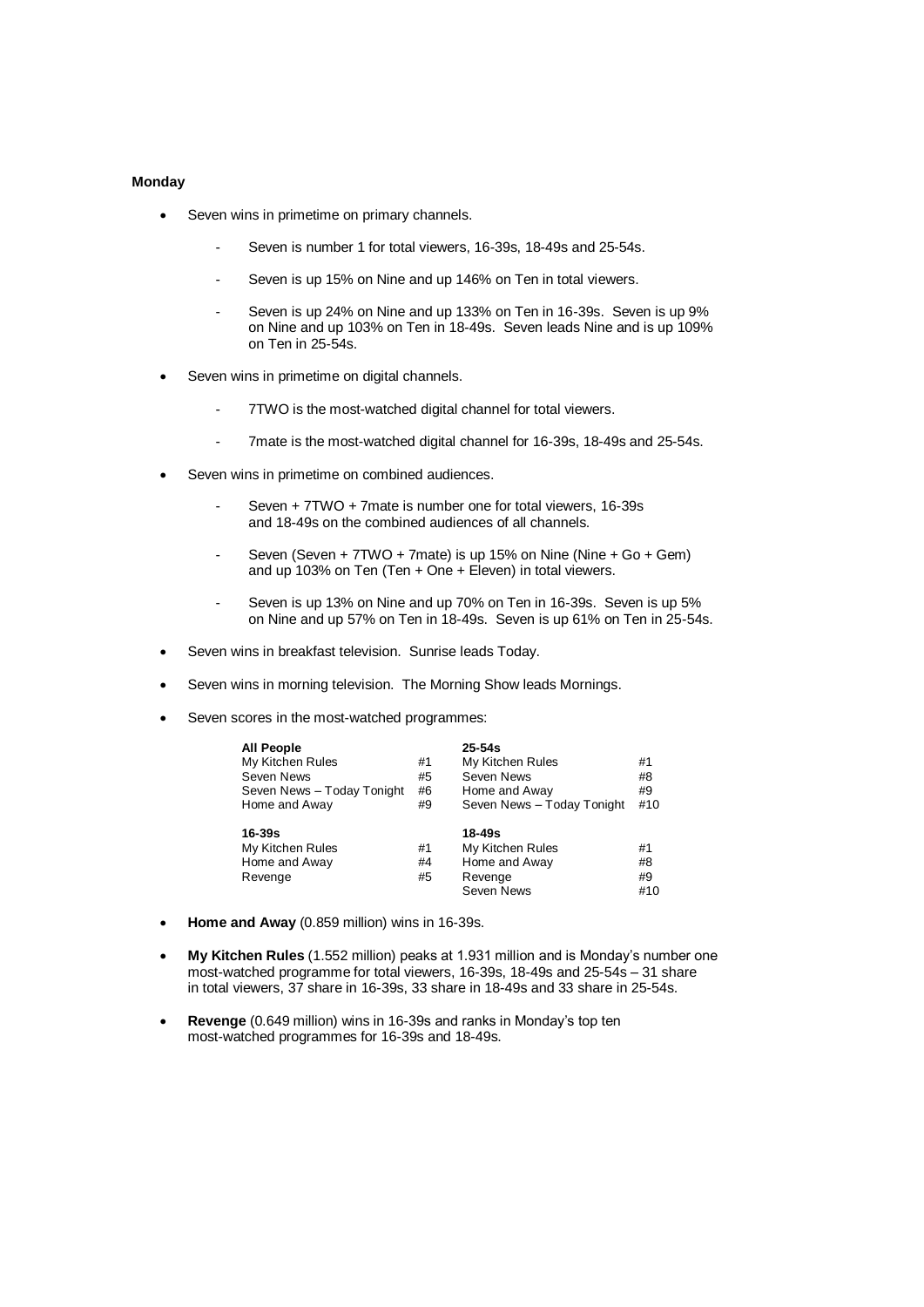## **Tuesday**

- Seven wins in primetime on primary channels.
	- Seven is number 1 for total viewers, 16-39s, 18-49s and 25-54s.
	- Seven is up 16% on Nine and up 93% on Ten in total viewers.
	- Seven is up 11% on Nine and up 113% on Ten in 16-39s. Seven is up 9% on Nine and up 101% on Ten in 18-49s. Seven is up 6% on Nine and up 97% on Ten in 25-54s.
- Seven wins in primetime on digital channels.
	- 7mate is the most-watched digital channel for total viewers, 16-39s, 18-49s and 25-54s.
- Seven wins in primetime on combined audiences.
	- Seven + 7TWO + 7mate is number one for total viewers, 16-39s, 18-49s and 25-54s on the combined audiences of all channels.
	- Seven (Seven + 7TWO + 7mate) is up 13% on Nine (Nine + Go + Gem) and up 78% on Ten (Ten + One + Eleven) in total viewers.
	- Seven is up 6% on Nine and up 78% on Ten in 16-39s. Seven is up 9% on Nine and up 69% on Ten in 18-49s. Seven is up 8% on Nine and up 68% on Ten in 25-54s.
- Seven wins in breakfast television. Sunrise leads Today.
- Seven wins in morning television. The Morning Show leads Mornings.
- Seven scores in the most-watched programmes:

| <b>All People</b><br>My Kitchen Rules<br>Seven News<br>Seven News - Today Tonight<br>Home and Away<br>Ramsay's Kitchen Nightmares | #1<br>#5<br>#6<br>#9<br>#10 | $25 - 54s$<br>My Kitchen Rules<br>Ramsay's Kitchen Nightmares<br>Home and Away<br>Seven News - Today Tonight | #1<br>#4<br>#9<br>#10 |
|-----------------------------------------------------------------------------------------------------------------------------------|-----------------------------|--------------------------------------------------------------------------------------------------------------|-----------------------|
| $16 - 39s$<br>My Kitchen Rules<br>Seven News<br>Seven News - Today Tonight<br>Home and Away<br>Ramsay's Kitchen Nightmares        | #1<br>#5<br>#6<br>#9<br>#10 | 18-49s<br>My Kitchen Rules<br>Ramsay's Kitchen Nightmares<br>Home and Away                                   | #1<br>#3<br>#8        |

- **My Kitchen Rules** (1.495 million) peaks at 1.799 million and is Tuesday's number one most-watched programme for total viewers, 16-39s, 18-49s and 25-54s – 31 share in total viewers, 34 share in 16-39s, 33 share in 18-49s and 32 share in 25-54s.
- **Ramsay's Kitchen Nightmares** (0.750 million) wins in total viewers, 16-39s, 18-49s and 25-54s – 29 share in 16-39s, 27 share in 18-49s and 26 share in 25-54s.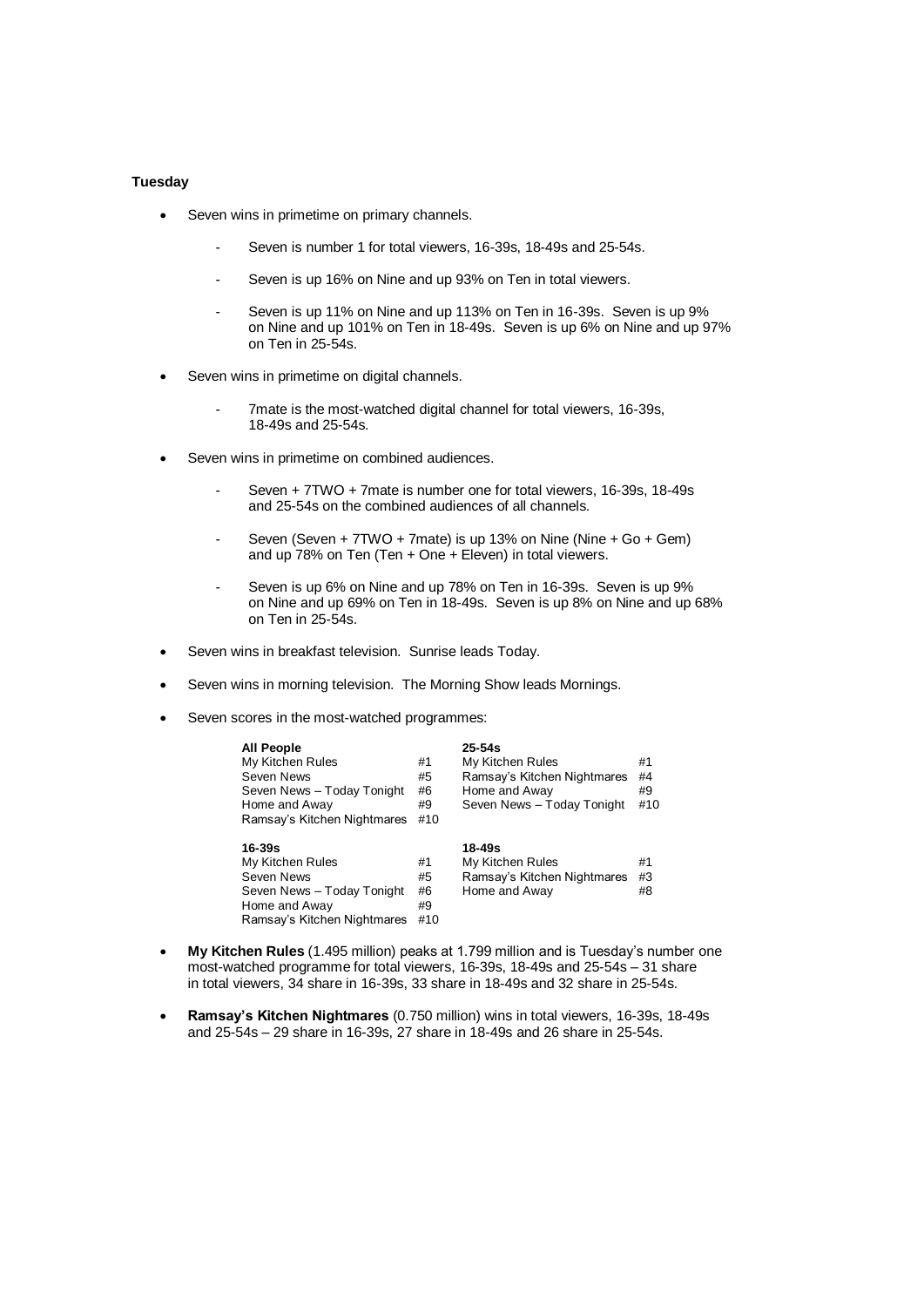## **Wednesday**

- Seven wins in breakfast television. Sunrise is up 11% on Today.
- Seven wins in morning television. The Morning Show is up 10% on Mornings.
- Seven wins in primetime on digital channels. 7TWO is the most-watched digital channel for total viewers and 7mate is the most-watched digital channel for 18-49s and 25-54s.

### **Thursday**

Seven wins in primetime on combined audiences of all channels.

Seven + 7TWO + 7mate is number one for total viewers: up 2% on Nine + Go + Gem and up 48% on Ten + One + Eleven.

- Seven wins in primetime on digital channels. 7TWO is the most-watched digital channel for total viewers.
- Seven wins in breakfast television. Sunrise leads Today.
- Seven wins in morning television. The Morning Show leads Mornings.

### **Friday**

- Seven wins in primetime on primary channels.
	- Seven is number 1 for total viewers, 16-39s, 18-49s and 25-54s.
	- Seven is up 84% on Nine and up 130% on Ten in total viewers.
	- Seven is up 122% on Nine and up 144% on Ten in 16-39s. Seven is up 117% on Nine and up 133% on Ten in 18-49s. Seven is up 99% on Nine and up 115% on Ten in 25-54s.
- Seven wins in primetime on digital channels.
	- 7mate is the most-watched digital channel for 16-39s, 18-49s and 25-54s.
- Seven wins in primetime on combined audiences.
	- Seven + 7TWO + 7mate is number one for total viewers, 16-39s, 18-49s and 25-54s on the combined audiences of all channels.
	- Seven (Seven + 7TWO + 7mate) is up 59% on Nine (Nine + Go + Gem) and up 109% on Ten (Ten + One + Eleven) in total viewers.
	- Seven is up 65% on Nine and up 115% on Ten in 16-39s. Seven is up 70% on Nine and up 100% on Ten in 18-49s. Seven is up 59% on Nine and up 82% on Ten in 25-54s
- Seven wins in breakfast television. Sunrise is up 20% on Today.
- Seven wins in morning television. The Morning Show is up 20% on Mornings.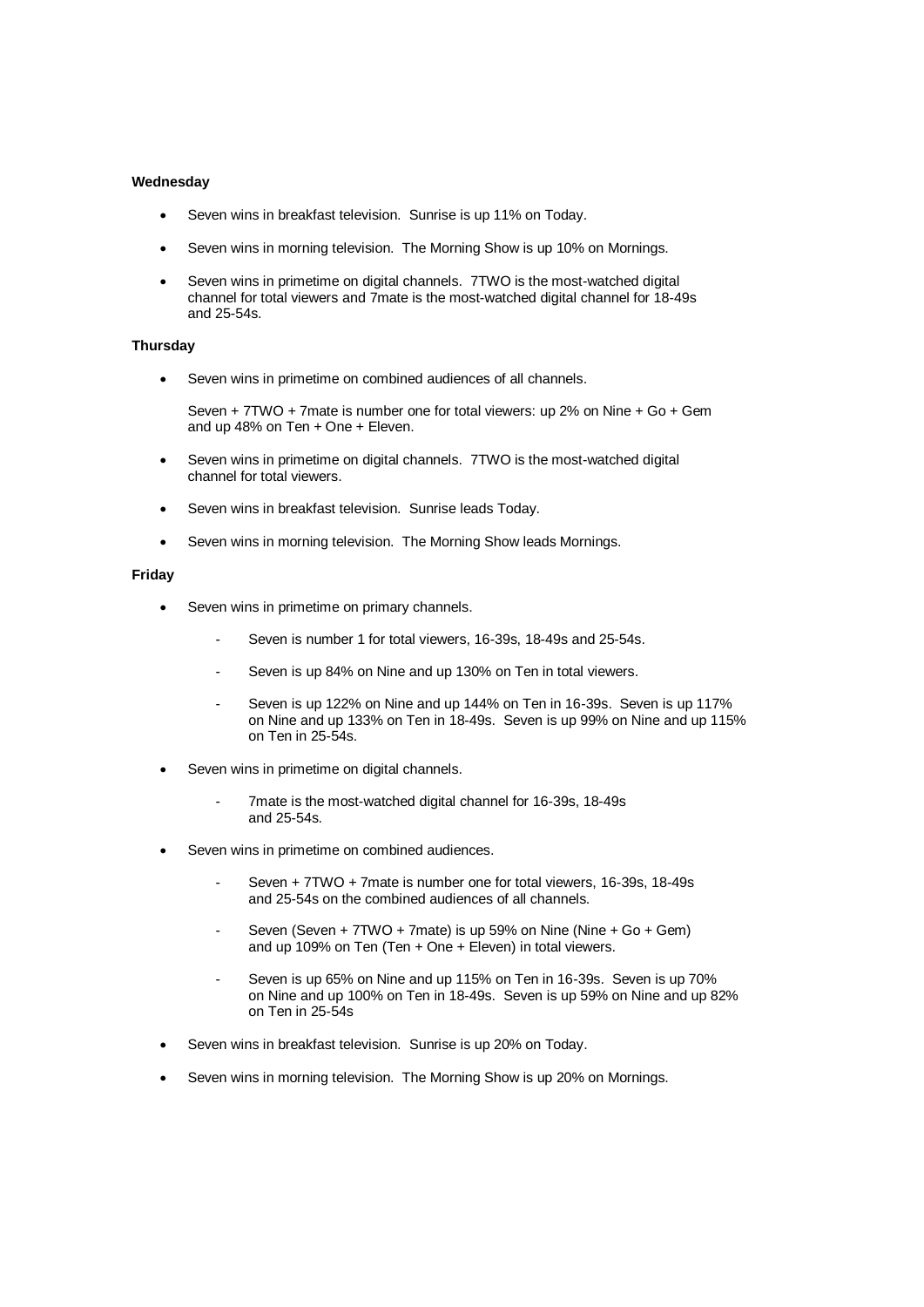Seven scores in the most-watched programmes:

| <b>All People</b>               |    | $25 - 54s$                      |    |
|---------------------------------|----|---------------------------------|----|
| Seven News                      | #2 | Seven News                      | #3 |
| Seven News - Today Tonight      | #4 | Seven News - Today Tonight      | #4 |
| <b>Better Homes and Gardens</b> | #6 | Better Homes and Gardens        | #5 |
|                                 |    | <b>Pitch Perfect</b>            | #7 |
|                                 |    |                                 |    |
|                                 |    |                                 |    |
| 16-39s                          |    | 18-49s                          |    |
| Seven News - Today Tonight      | #1 | Seven News - Today Tonight      | #2 |
| <b>Pitch Perfect</b>            | #4 | Seven News                      | #3 |
| <b>Better Homes and Gardens</b> | #5 | <b>Better Homes and Gardens</b> | #5 |

- **Better Homes and Gardens** (0.787 million) wins in total viewers, 16-39s, 18-49s and 25-54s.
- **AFL on Seven: Friday Night Football** dominates in total viewers, 16-39s, 18-49s and 25-54s across its broadcast markets on Seven – 28 share in total viewers, 31 share in 16-39s, 31 share in 18-49s and 30 share in 25-54s.
- **Friday Night At The Movies: Pitch Perfect** dominates in 16-39s, 18-49s and 25-54s across its broadcast markets on Seven – 27 share in total viewers, 37 share in 16-39s, 34 share in 18-49s and 33 share in 25-54s.

### **Saturday**

- Seven wins in news.
- Seven wins in primetime on primary channels.
	- Seven is number 1 for total viewers, 16-39s, 18-49s and 25-54s.
	- Seven is up 46% on Nine and up 169% on Ten in total viewers.
	- Seven is up 49% on Nine and up 184% on Ten in 16-39s. Seven is up 51% on Nine and up 175% on Ten in 18-49s. Seven is up 41% on Nine and up 160% on Ten in 25-54s
- Seven wins in primetime on digital channels.
	- 7mate is the most-watched digital channel for total viewers, 18-49s and 25-54s.
- Seven wins in primetime on combined audiences.
	- Seven + 7TWO + 7mate is number one for total viewers, 16-39s, 18-49s and 25-54s on the combined audiences of all channels.
	- Seven (Seven +  $7TWO + 7m$ ate) is up 31% on Nine (Nine + Go + Gem) and up 139% on Ten (Ten + One + Eleven) in total viewers.
	- Seven is up 31% on Nine and up 124% on Ten in 16-39s. Seven is up 33% on Nine and up 175% on Ten in 18-49s. Seven is up 27% on Nine and up 106% on Ten in 25-54s.
- Seven wins in breakfast television. Weekend Sunrise leads Weekend Today across 7:00-10:00am.